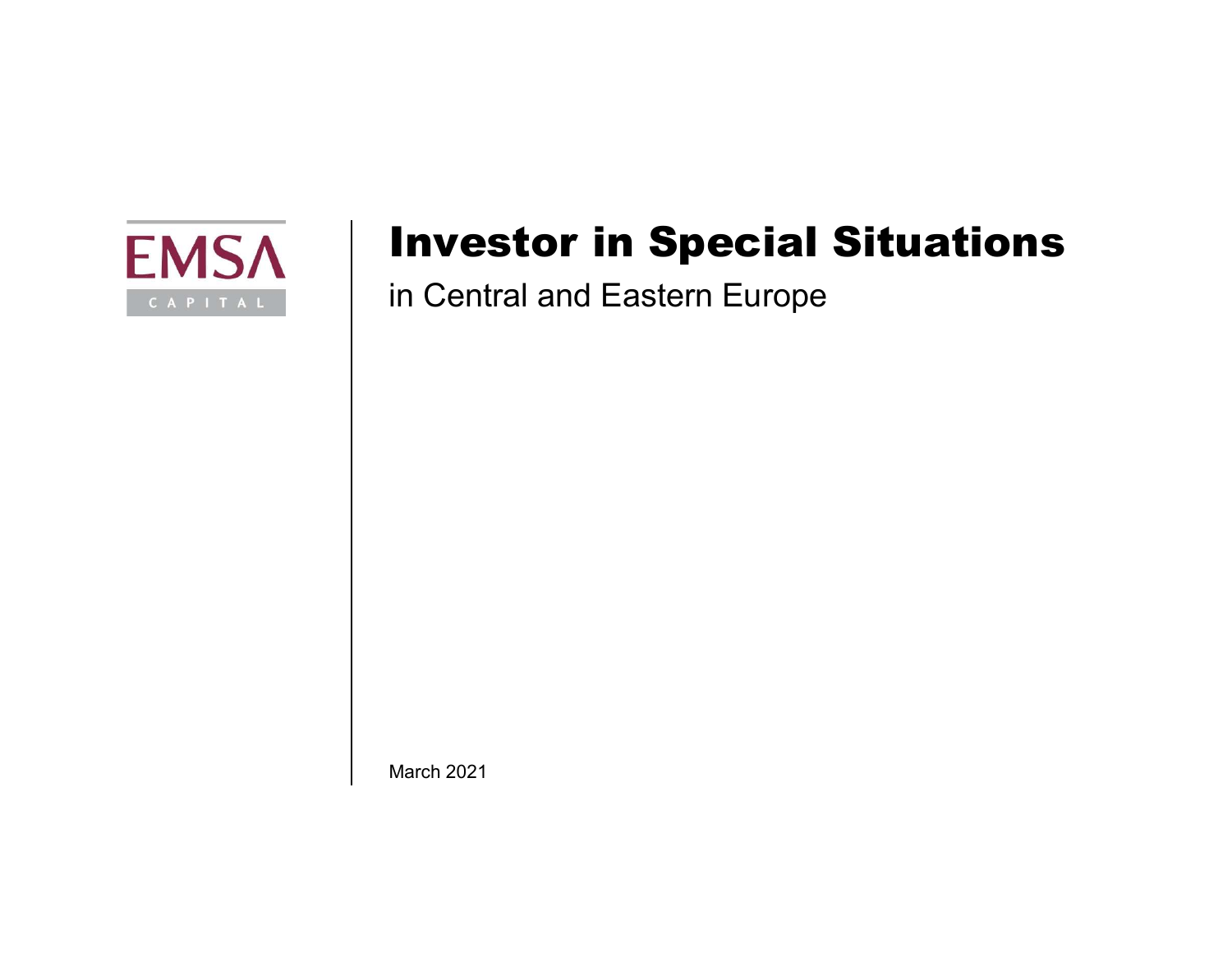

### Who We Are

Special Situation Funds in Central and Eastern Europe<br> **Who We Are**<br>
EMSA Capital is a private equity firm specializing in distressed and underperforming<br>
assets in Central and Eastern Europe (CEE) and CIS.<br>
"Iventy-five y **Action Funds** in Central and Eastern Europe<br> **Active operation**<br>
A Capital is a private equity firm specializing in distressed and underperforming<br>
Fin Central and Eastern Europe (CEE) and CIS.<br>
Wenty-five years of succes **Successfully**<br>
Successfully fund the private equity firm specializing in distressed and underperforming<br>
Successfully managing private equity funds and CIS.<br>
Wenty-five years of successful presence in the Region<br>
"Active **Special Situation Funds** in Central and Eastern Europe<br> **Who We Are**<br>
EMSA Capital is a private equity firm specializing in distressed and underperforming<br>
assets in Central and Eastern Europe (CEE) and CIS.<br>
"I Wently-fi **Net Are**<br> **Net Are**<br> **Net Arestructure is a private equity firm specializing in distressed and underperforming<br>
is in Central and Eastern Europe (CEE) and CIS.<br>
Wenty-five years of successful presence in the Region<br>
• Act tuation Funds** in Central and Eastem Europe<br> **Je Are**<br> **Are**<br> **Apital** is a private equity firm specializing in distressed and underperforming<br>
Central and Eastern Europe (CEE) and CIS.<br>
V-five years of successful presenc **Situation Funds** in Central and Eastern Europe<br> **We Are**<br> **We Are**<br> **We Are**<br> **We Are**<br> **We Area active management in most situation** in distressed and underperforming<br>
in Central and Eastern Europe (CEE) and CIS.<br>
Wenty **EXPERIENT EXPERIENT MANAGEMERIER CONDUCT THEORET CONDUCT CONDUCT THEORET THEORET THEORET THEORET THEORET THEORET THEORET THEORET THEORET THEORET THEORET THEORET THEORET THEORET THEORET THEORET THEORET THEORET THEORET THE Te Are**<br>
apital is a private equity firm specializing in distressed and underperforming<br>
Central and Eastern Europe (CEE) and CIS.<br>
Sy-five years of successful presence in the Region<br>
Active operating platform dedicated t Capital is a private equity firm specializing in distressed and underperforming<br>
Sin Central and Eastern Europe (CEE) and CIS.<br>
Wenty-five years of successful presence in the Region<br>
"Active operating platform dedicated to EMSA Capital is a private equity firm specializing in distressed and underperforming<br>
assets in Central and Eastern Europe (CEE) and CIS.<br>
"Twenty-five years of successful presence in the Region<br>
"Active operating platfor Special Situation Funds in Central and Eastern Europe<br>
Who We Are<br>
EMSA Capital is a private equity firm specializing in distressed and underperforming<br>
assets in Central and Eastern Europe (CEE) and CIS.<br>
"Twenty-five yea Special Situation Funds in Central and Eastern Europe<br>
Who We Are<br>
EMSA Capital is a private equity firm specializing in distressed and underperforming<br>
assets in Central and Eastern Europe (CEE) and CIS.<br>
"Twenty-five yea

- -
	-
- -
	-
- -
	-
- 
- **Example 12 The main investor in the current Fund are EBRD**, IFC, Pamoja Capital, and OeEB<br> **Among our main investors in the current Fund are are are are are are are are are the value creation<br>
 Active operating particula** For Twenty-five years of successful presence in the Region<br>
■ Active operating platform dedicated to distessed assets since 1992<br>
■ Successfully managing private equity funds since 2002<br>
■ "Hands-on" approach to restruct Active operating platform dedicated to distressed assets since 1992<br>
Successfully managing private equity funds since 2002<br>
Successfully managing private equity funds since 2002<br>
"Hands-on" approach to restructuring and va
-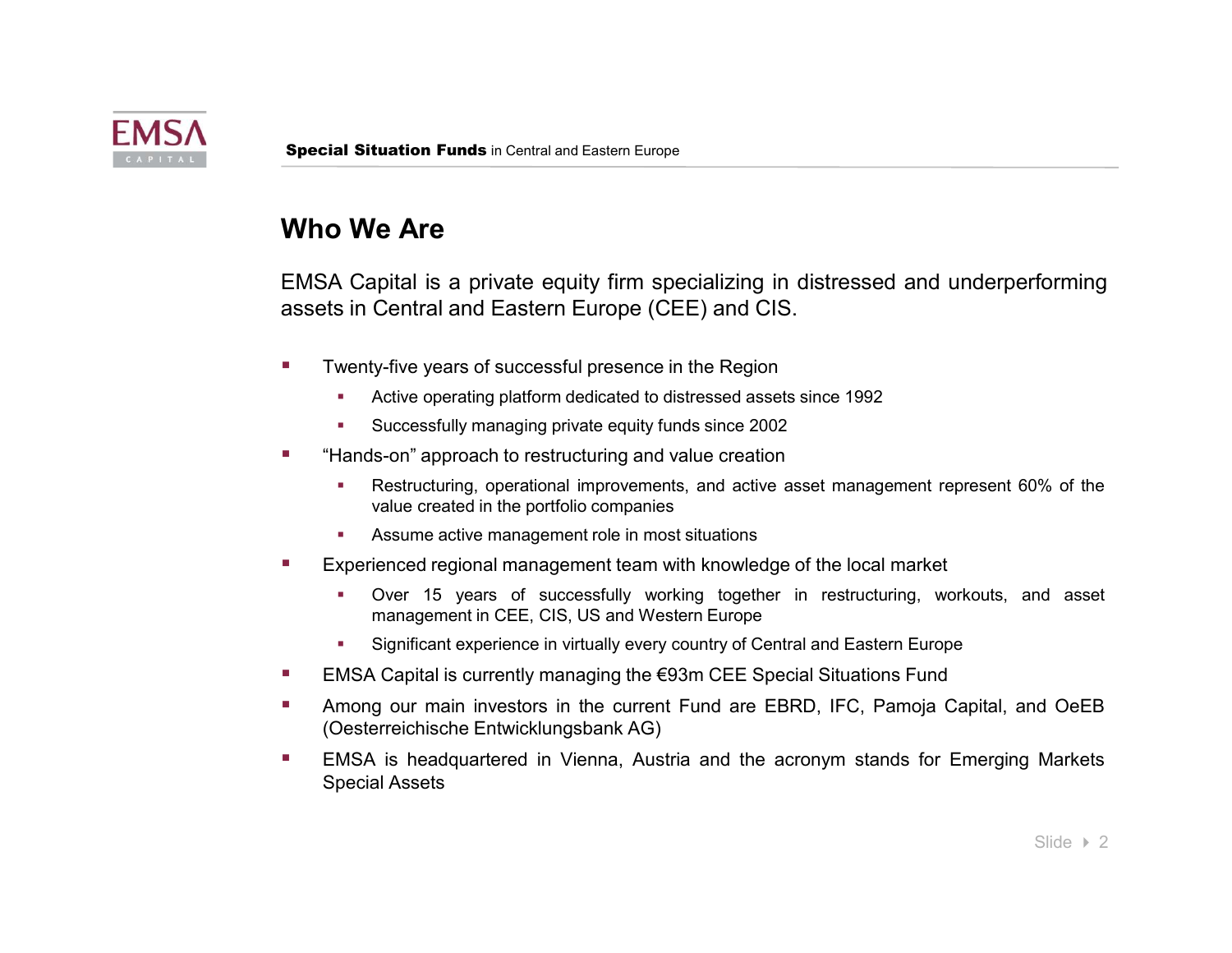

# EMSA Capital Experience

|                                                                                                   | <b>Special Situation Funds in Central and Eastern Europe</b>             |                                                                                  |                                                                                                     |
|---------------------------------------------------------------------------------------------------|--------------------------------------------------------------------------|----------------------------------------------------------------------------------|-----------------------------------------------------------------------------------------------------|
| <b>EMSA Capital Experience</b>                                                                    |                                                                          |                                                                                  |                                                                                                     |
|                                                                                                   | Platform dedicated to distressed assets in the CEE Region over 25 years. |                                                                                  |                                                                                                     |
|                                                                                                   |                                                                          |                                                                                  |                                                                                                     |
| 1992-1997                                                                                         | 1997-2002                                                                | 2002-2011                                                                        | 2011-on                                                                                             |
|                                                                                                   |                                                                          |                                                                                  |                                                                                                     |
|                                                                                                   |                                                                          |                                                                                  |                                                                                                     |
| <b>Entry into the</b><br><b>Region</b>                                                            | <b>Interim Management</b><br><b>Practice</b>                             | <b>GP Replacement /</b><br><b>Asset Management</b>                               | <b>EMSA Capital /</b><br><b>CEE Special</b><br><b>Situations Fund</b>                               |
| <b>Establishment of local</b><br>offices in the region                                            | Interim management and<br>restructuring                                  | • New focus on managing<br>stranded private equity                               | • Spin-off from US-based<br><b>CRG Partners Group</b>                                               |
| • Contractor to USAID and<br>World Bank for large<br>restructuring and                            | engagements for<br>regional private equity<br>and other financial        | funds<br>• Mandate / replacement<br>GP for Baltic Fund                           | LLC (US advisory firm)<br>• EMSA Capital HQ set in<br>Vienna, Austria                               |
| privatization programs<br>• Manager of the country<br>loan and development<br>programs for Bosnia | institutions<br>• Regional offices in<br>Poland, Slovakia and<br>Romania | • Advisor to Odyssey<br>Fund<br>• Mandate / replacement<br>GP for Raiffeisen CEE | • CEE Special Situations<br>Fund at €93 million, with<br>cornerstone investors<br>EBRD, IFC, Pamoja |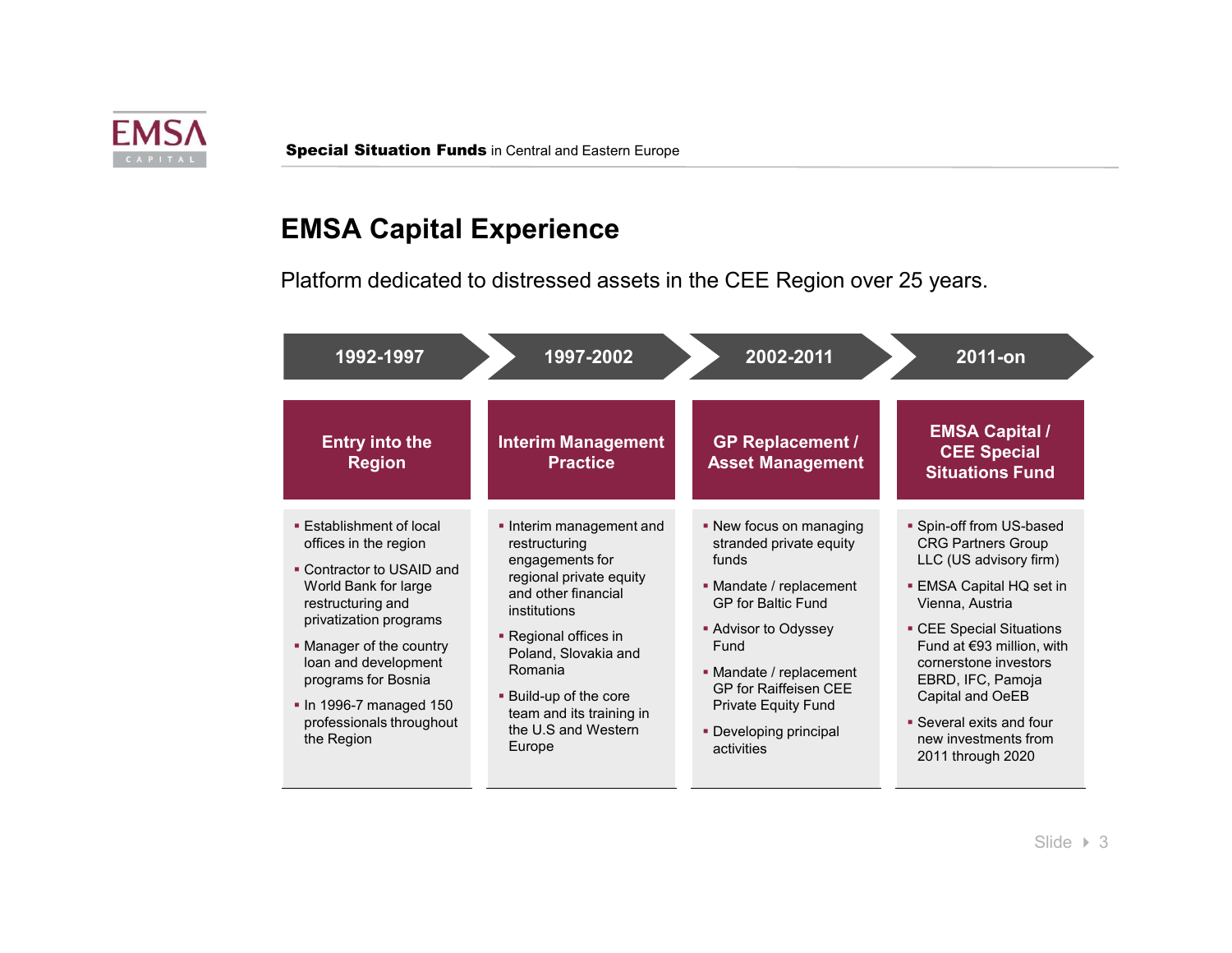

### Investment Philosophy

Special Situation Funds in Central and Eastern Europe<br>
Investment Philosophy<br>
EMSA Capital's investment philosophy is based on its long-term dedication to<br>
realizing significant capital appreciation by investing in "specia **Example 15 Struction Funds** in Central and Eastern Europe<br>
SA Capital's investment philosophy is based on its long-term dedication to<br>
Exing significant capital appreciation by investing in "special situations". These<br>
dd Special Situation Funds in Central and Eastern Europe<br>
Investment Philosophy<br>
EMSA Capital's investment philosophy is based on its long-term dedication to<br>
realizing significant capital appreciation by investing in "specia **Example 15 Situation Funds** in Central and Eastern Europe<br> **EStment Philosophy**<br>
SA Capital's investment philosophy is based on its long-term dedic<br>
Exing significant capital appreciation by investing in "special situatio **Special Situation Funds in Central and Eastern Europe**<br> **Investment Philosophy**<br>
EMSA Capital's investment philosophy is based on its long-term dedication to<br>
realizing significant capital appreciation by investing in "sp **instant Philosophy**<br>
SA Capital's investment philosophy is based on its long-term dedication to<br>
Dig significant capital appreciation by investing in "special situations". These<br>
dide turnarounds, financial and operationa **estment Philosophy**<br>
SA Capital's investment philosophy is based on its long-term dedications".<br>
Exing significant capital appreciation by investing in "special situations". The<br>
dide turnarounds, financial and operationa INVERTIME THINDSOPHY<br>
EMSA Capital's investment philosophy is based on its long-term dedication to<br>
trealizing significant capital appreciation by investing in "special situations." These<br>
investitures, NPLs, and other sti EMSA Capital's investment philosophy is based on its long-term dedication to<br>
realizing significant capital appreciation by investing in "special situations". These<br>
include turnarounds, financial and operational restructu ing significant capital appreciation by investing in "special situations". These<br>de turnarounds, financial and operational restructurings, corporate non-core<br>stitures, NPLs, and other situations arising from the lack of ac Special Situation Funds in Central and Eastern Europe<br> **Investment Philosophy**<br>
EMSA Capital's investment philosophy is based on its long-term dedication to<br>
realizing significant capital appreciation by investing in "spec Special Situation Funds in Central and Eastern Europe<br>
Investment Philosophy<br>
EMSA Capital's investment philosophy is based on its long-term dedication to<br>
realizing significant capital appreciation by investing in "specia Special Situation Funds in Central and Eastern Europe<br> **investment Philosophy**<br>
EMSA Capital's investment philosophy is based on its long-term dedication to<br>
realizing significant capital appreciation by investing in "spec **Special Situation Funds** in Central and Eastern Europe<br> **Investment Philosophy**<br>
EMSA Capital's investment philosophy is based on its long-term dedication to<br>
realizing significant capital appreciation by investing in "sp

- 
- 
- divestitures, NPLs, and other situations arising from the lack of access to capital.<br>
 We understand that the commitment of significant time and resources is required to unlock the value of distressed assets or underperfo IVEN understand that the commitment of significant time and resources is required value of distressed assets or underperforming businesses<br>
IVEN have significant experience in structuring transactions that align the intere
- 
-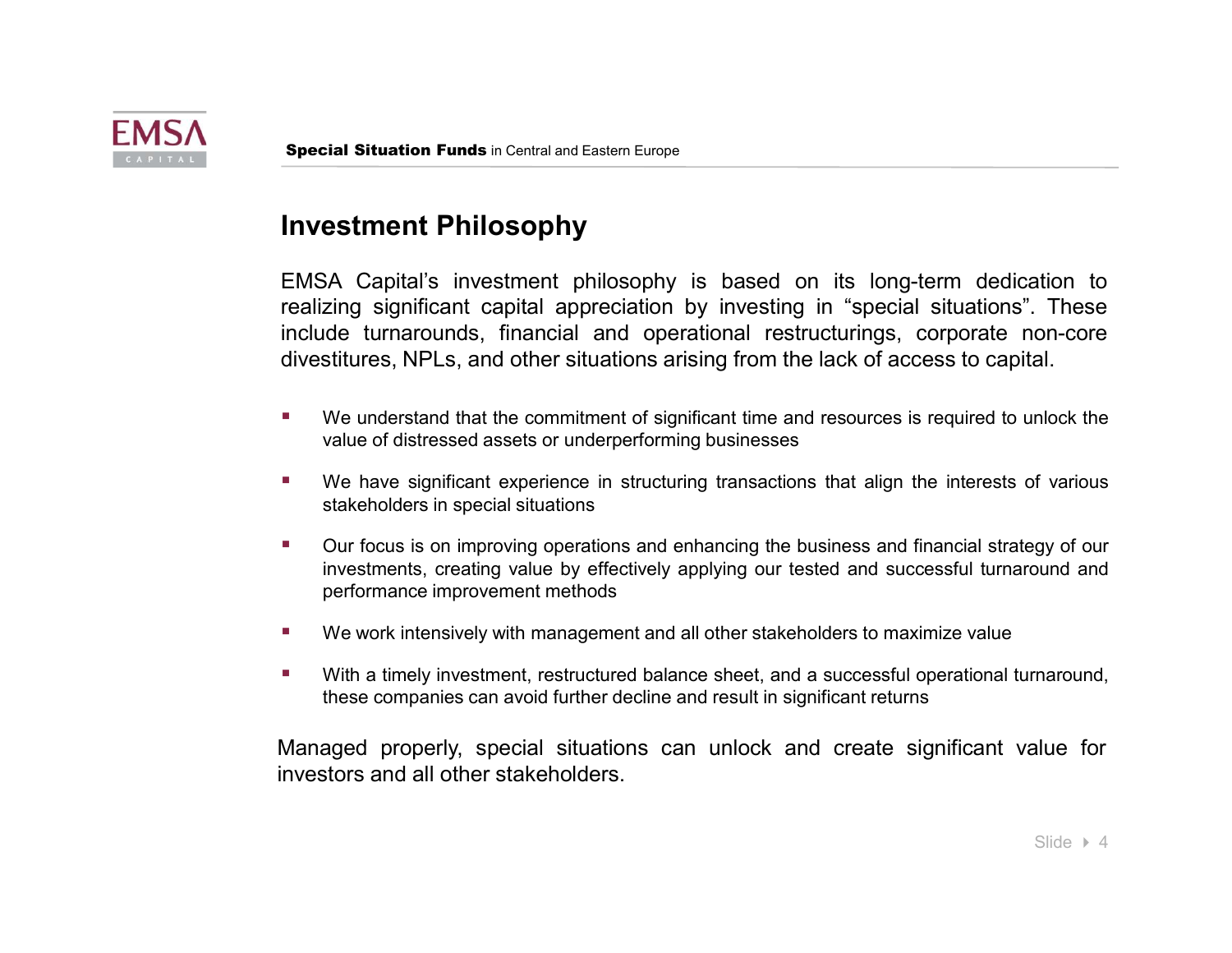

## **Differentiation**

Special Situation Funds in Central and Eastern Europe<br> **Differentiation**<br>
EMSA Capital's focus on underperformers and special situations makes both our<br>
positioning and investment criteria unique in the Region. Special Situation Funds in Central and Eastern Europe<br>
Differentiation<br>
EMSA Capital's focus on underperformers and special situations makes both our<br>
positioning and investment criteria unique in the Region.<br>
Typical P/E

| <b>Special Situation Funds in Central and Eastern Europe</b>                                                                               |                                                                                        |
|--------------------------------------------------------------------------------------------------------------------------------------------|----------------------------------------------------------------------------------------|
| <b>Differentiation</b>                                                                                                                     |                                                                                        |
| EMSA Capital's focus on underperformers and special situations makes both our<br>positioning and investment criteria unique in the Region. |                                                                                        |
| <b>Typical P/E Fund</b>                                                                                                                    | <b>EMSA Capital</b>                                                                    |
| • Target company should be market leader -<br>#1 or #2 in its industry                                                                     | Does not need to be market leader, just<br>$\blacksquare$<br>have a good core business |
| • A strong management team at the target<br>company is a must                                                                              | • We will buy companies with or without<br>management                                  |
| • The Company should have good growth                                                                                                      | • Organic growth capability is a plus, not a                                           |
| prospects                                                                                                                                  | must. Turnaround potential is key                                                      |
| It should produce substantial cash flow to<br>allow for leverage                                                                           | • Most target companies have negative cash<br>flow at the outset or are cash-starved   |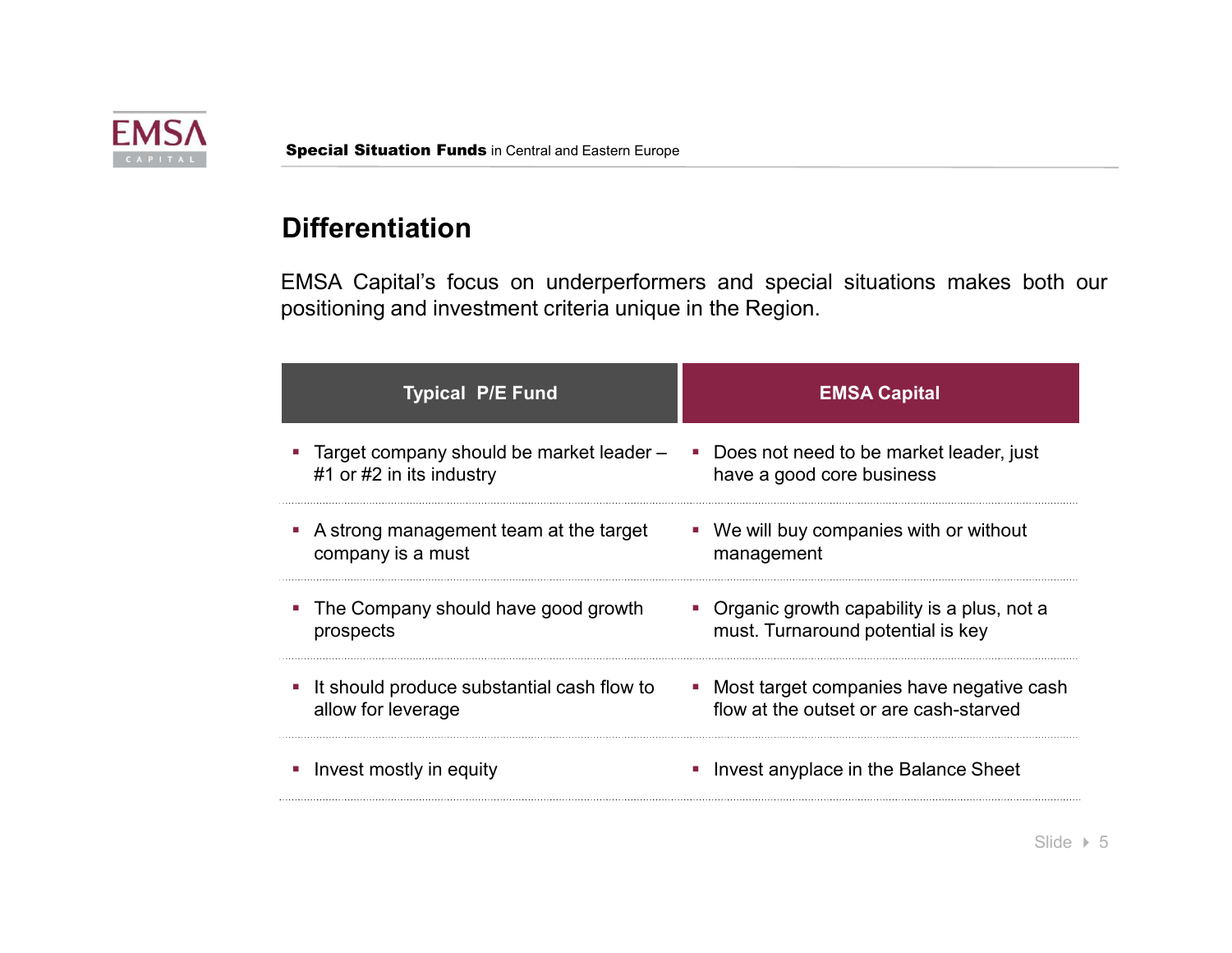

# Investment Criteria

| <b>EMSA</b><br>CAPITAI                        | <b>Special Situation Funds in Central and Eastern Europe</b>                                                                                                                                                                                                                                |
|-----------------------------------------------|---------------------------------------------------------------------------------------------------------------------------------------------------------------------------------------------------------------------------------------------------------------------------------------------|
|                                               | <b>Investment Criteria</b>                                                                                                                                                                                                                                                                  |
| <b>Industry Focus</b>                         | EMSA invests in all industries except for highly regulated ones                                                                                                                                                                                                                             |
| <b>Investments</b>                            | We invest in operating businesses, both stand-alone entities and divisions / spin-offs / divestitures. We also<br>acquire non-performing debt instruments, portfolios of stranded or end-of-life PE funds, and invest in other<br>situations arising from the lack of access to capital     |
| <b>Target Co /</b><br><b>Transaction Size</b> | EMSA invests in companies with revenues between €15 million and €100+ million. Our investment size is<br>usually between €5 million and €20 million. Through its partner investor Pamoja Capital and limited partners,<br>EMSA has access to additional capital to fund larger transactions |
| <b>Target Co</b><br><b>Profitability</b>      | EMSA can invest in assets without history of profitability or positive cash flow                                                                                                                                                                                                            |
| <b>Equity &amp; Debt</b><br><b>Capital</b>    | EMSA can invest in equity, senior debt, other debt instruments and provide working capital lines of credit in<br>connection with obtaining control                                                                                                                                          |
| <b>Target Co</b><br><b>Management</b>         | EMSA will consider investing in companies which require new management teams. We have been successful<br>in both partnering with the existing management and recruiting new teams for our portfolio companies                                                                               |
| <b>Control</b>                                | We usually target control positions                                                                                                                                                                                                                                                         |
| <b>Geography</b>                              | Our core area is Central and Eastern Europe, but we will also invest in companies that are based in other<br>countries but with significant presence in the region                                                                                                                          |
|                                               | Slide $\rightarrow$ 6                                                                                                                                                                                                                                                                       |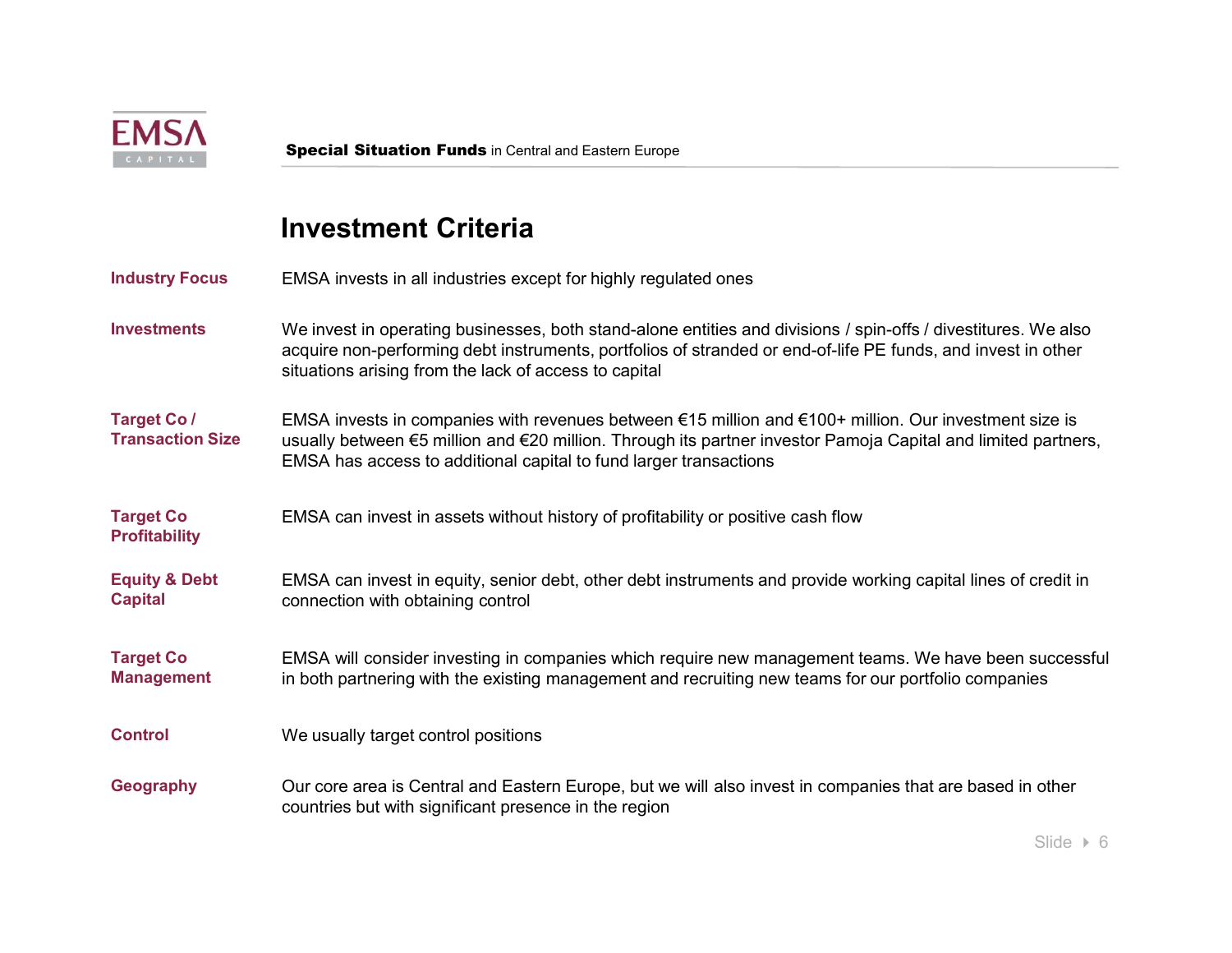

Special Situation Funds in Central and Eastern Europe<br>
Key Geographic Focus – CEE<br>
We will also consider situations in other countries with substantial presence in the<br>CEE Region. Special Situation Funds in Central and Eastern Europe<br>
We will also consider situations in other countries with substantial presence in the<br>
CEE Region.<br>
EU Members



|                | vith substantial presence in the       |
|----------------|----------------------------------------|
|                |                                        |
|                |                                        |
|                | <b>EU Members</b>                      |
| Poland         | Romania                                |
| Czech Republic | Hungary                                |
| Slovakia       | Slovenia                               |
| Latvia         | Lithuania                              |
| Estonia        | <b>Bulgaria</b>                        |
| Croatia        |                                        |
|                |                                        |
|                | Non-EU                                 |
| Ukraine        | Serbia                                 |
| Albania        | <b>Bosnia</b>                          |
|                |                                        |
| Montenegro     | Macedonia                              |
|                | And potentially in other CIS countries |
|                |                                        |
|                |                                        |
|                |                                        |

| Non-EU                                 |           |  |
|----------------------------------------|-----------|--|
| Ukraine                                | Serbia    |  |
| Albania                                | Bosnia    |  |
| Montenegro                             | Macedonia |  |
| And potentially in other CIS countries |           |  |

Slide  $\rightarrow$  7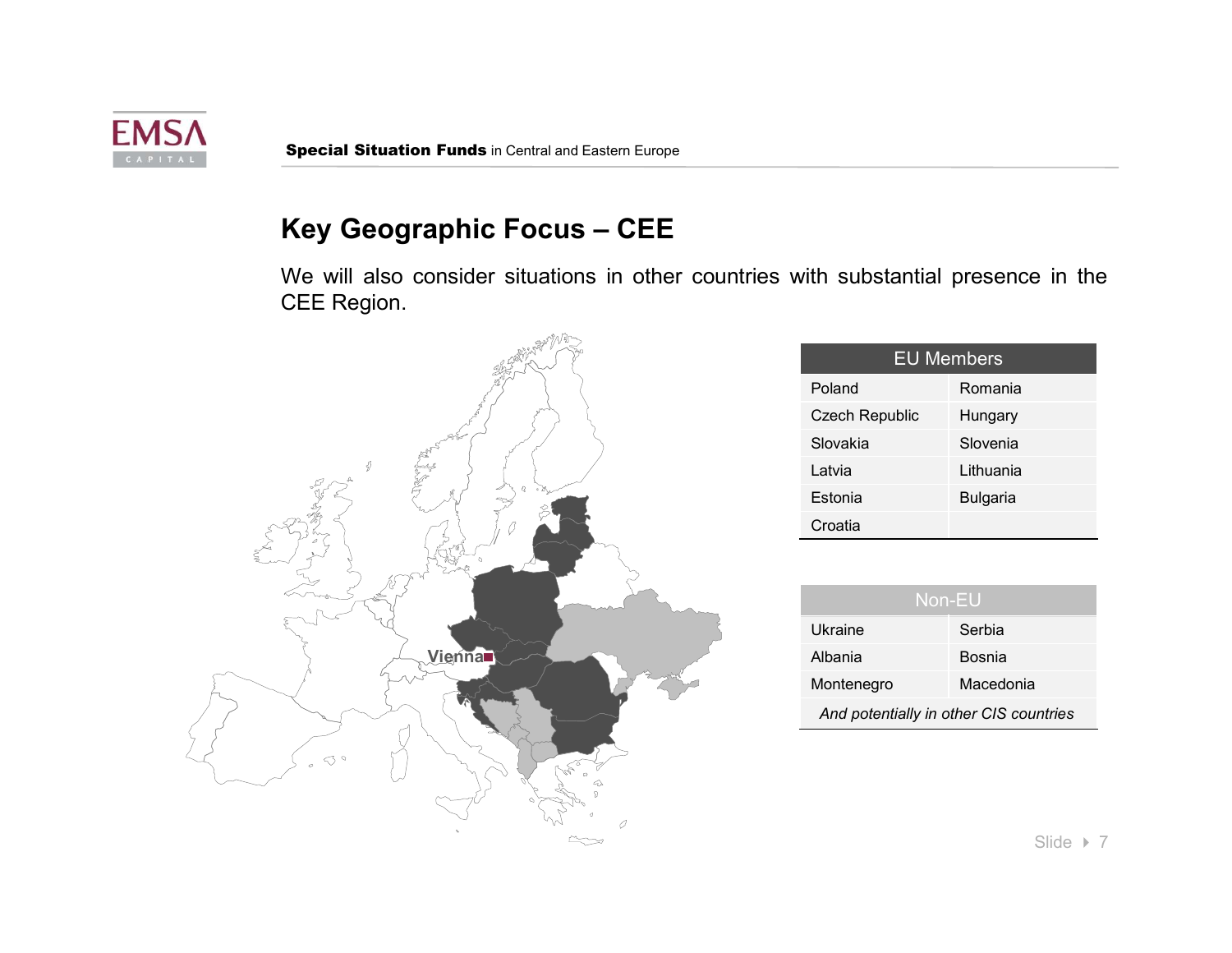

### Investment Portfolio

### Current investments



### Exited investments (selected)

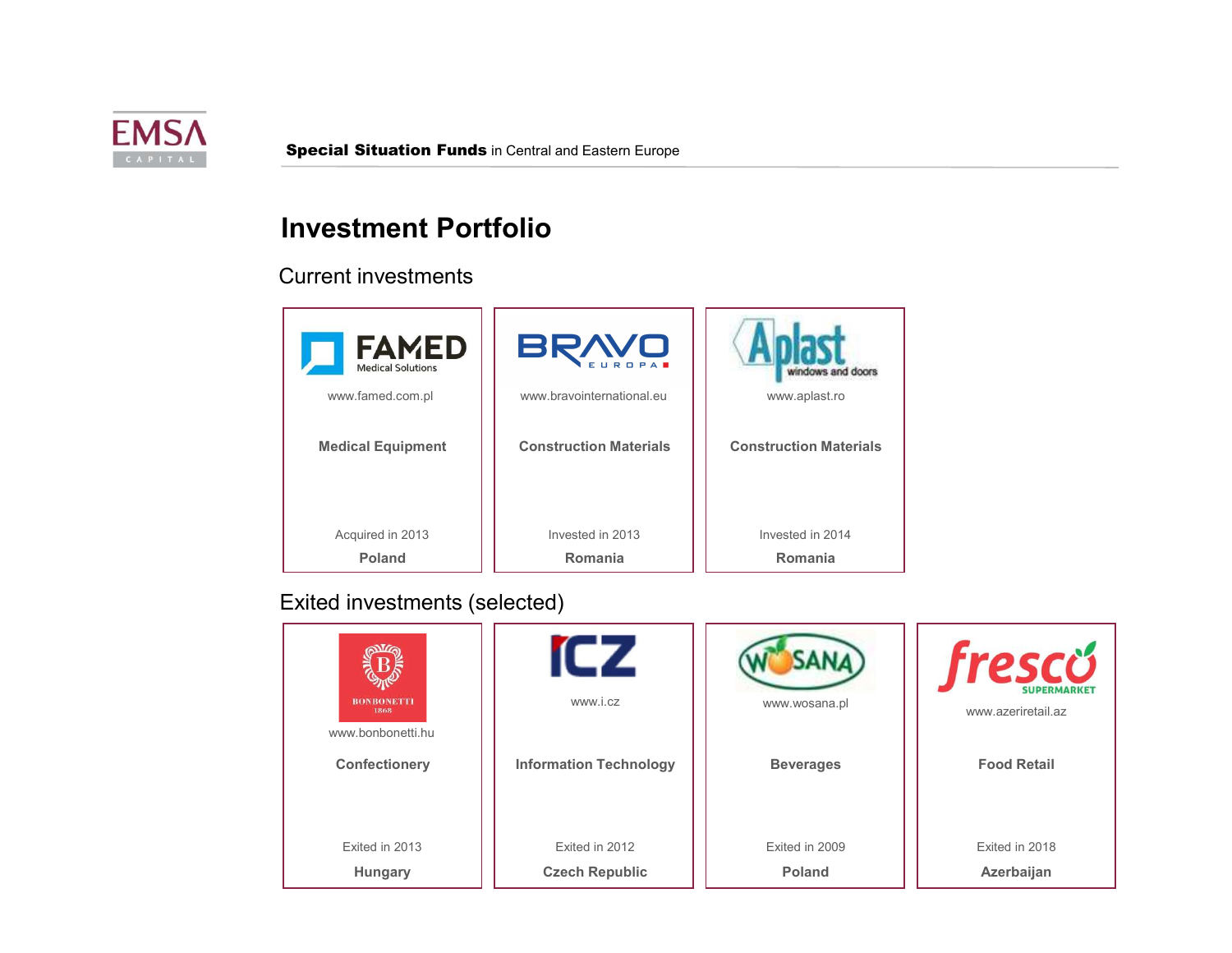

### Team

Special Situation Funds in Central and Eastern Europe<br> **Team**<br>
EMSA Capital professionals combine over 75 years of experience in investing, turning<br>
around, and managing special situation assets in Central and Eastern Euro Special Situation Funds in Central and Eastern Europe<br> **Team**<br>
EMSA Capital professionals combine over 75 years of experience in investing, turning<br>
around, and managing special situation assets in Central and Eastern Euro Special Situation Funds in Central and Eastern Europe.<br> **Team**<br>
EMSA Capital professionals combine over 75 years of experience in investing, turning<br>
around, and managing special situation assets in Central and Eastern Eur Special Situation Funds in Central and Eastern Europe<br> **Team**<br>
EMSA Capital professionals combine over 75 years of experience in investing, tur<br>
around, and managing special situation assets in Central and Eastern Europe a



Tomas Holly Managing **Director** 

Managing **Director** 

Anton Forint  $IR/$ **Administration** Manager

Agata Rieser Patricia Molnar Nguyenova Investment Manager

Rastislav Brabec **Operating** Manager

Cristian Stoica Interim Manager